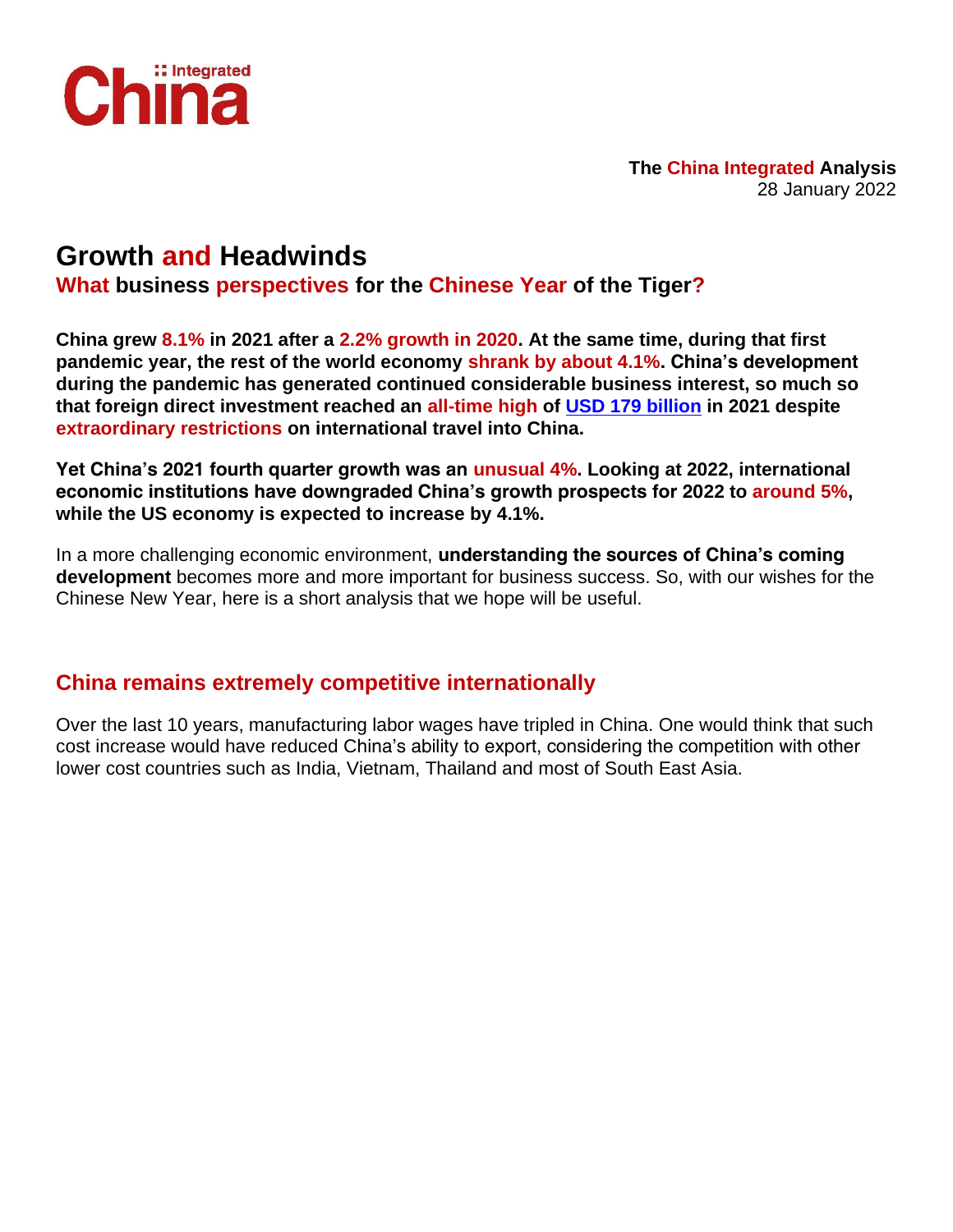

Astonishingly, China's exports grew an extraordinary **29.9%** in 2021, after a 3.6% growth in 2020. On average for the two pandemic years, China achieved more than **16% per year increase in exports**. And that is while US import tariffs imposed by the Trump administration in 2018 are still in place.

As a matter of fact, China has gained export market share worldwide since 2000.



# China's share of global exports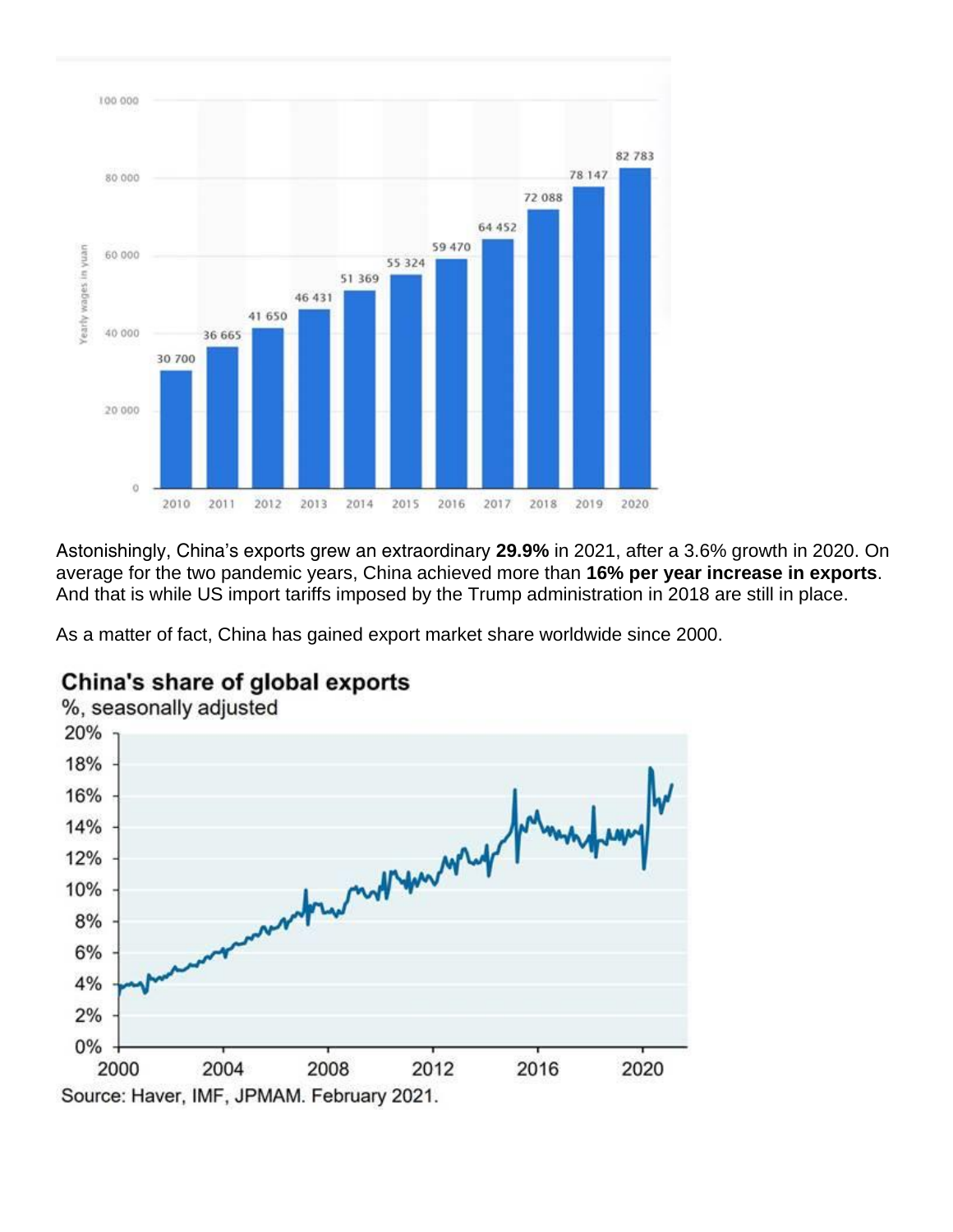The pandemic certainly helped China's exports: consumers all over the world spent more of their income on computers and refurbishing their homes instead of travelling and going to restaurants. Nevertheless, China's factories have proved to be continuously more efficient.

Still, such level of growth in exports, which accounted for [about 20%](https://www.scmp.com/economy/china-economy/article/3163720/china-gdp-growth-2021-beats-expectations-narrowing-gap-us) of China's GDP growth in 2021, could not be sustained in the long term, particularly when the pandemic is brought under control.

### **Urbanization is still a key source of growth, but peak employment is in sight**

China's Prime Minister announced in May 2020 that [600 million Chinese still live on 1'000 yuan per](https://www.scmp.com/economy/china-economy/article/3086678/china-rich-or-poor-nations-wealth-debate-muddied-conflicting)  [month](https://www.scmp.com/economy/china-economy/article/3086678/china-rich-or-poor-nations-wealth-debate-muddied-conflicting) (about 140 USD). Most of these Chinese live in the countryside and are therefore not accounted as part of the urban households. the migration of these rural Chinese taking employment in the cities, earning additional income and consuming accordingly, is fueling China's growth and its fast growing middle class.



In 10 years (from 2016 to 2025), the number of urban households is expected to increase by 75 million (25%), while at the same time affluent and mainstream consumers (the upper and the middle class) are expected to make up 75% of the middle class in 2025. That amounts to 150 million new middle and upper class households over 10 years, **15 million new households with buying power every year**.

No wonder then, that China's luxury consumption increased 49% in 2020 and another 36% last year. This puts China on track to become the world's largest luxury market in 2025 accounting for about 40% of global luxury sales (according to McKinsey and Bain).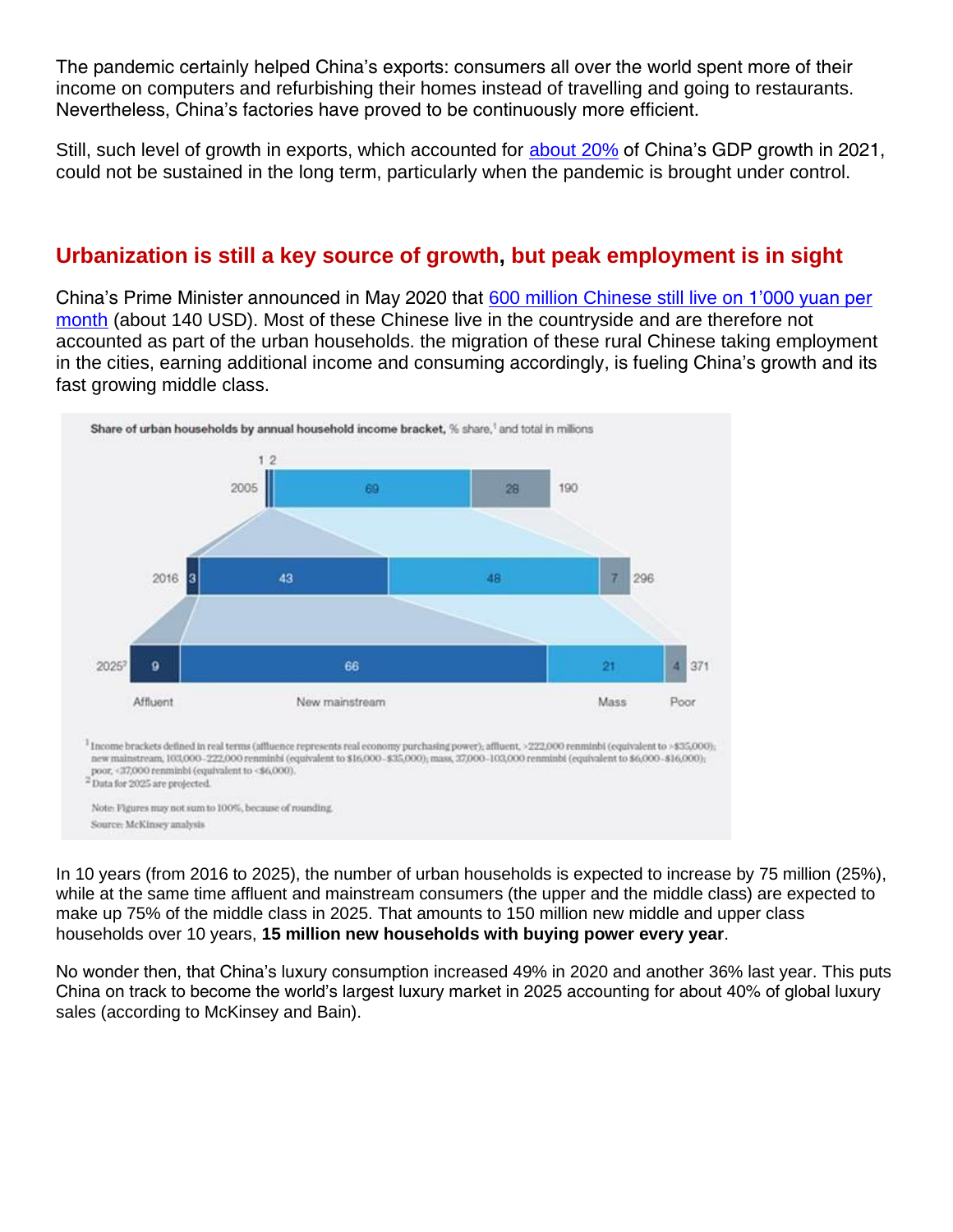

Yet, this trend will also run its course as China is reaching its peak in population and employment.

2021 marked the year when births in China reached their lowest level in modern history, on a par with the great famines years of the early 1960s. A Chinese academic warned that [China's population will](https://www.scmp.com/news/china/science/article/3150699/chinas-population-could-halve-within-next-45-years-new-study)  [be cut in half](https://www.scmp.com/news/china/science/article/3150699/chinas-population-could-halve-within-next-45-years-new-study) in the next 45 years if birth rates do not increase.

## **China's births**

In million



With negative population growth and rural citizens migration declining, the time when urban employment reaches its peak is coming up too.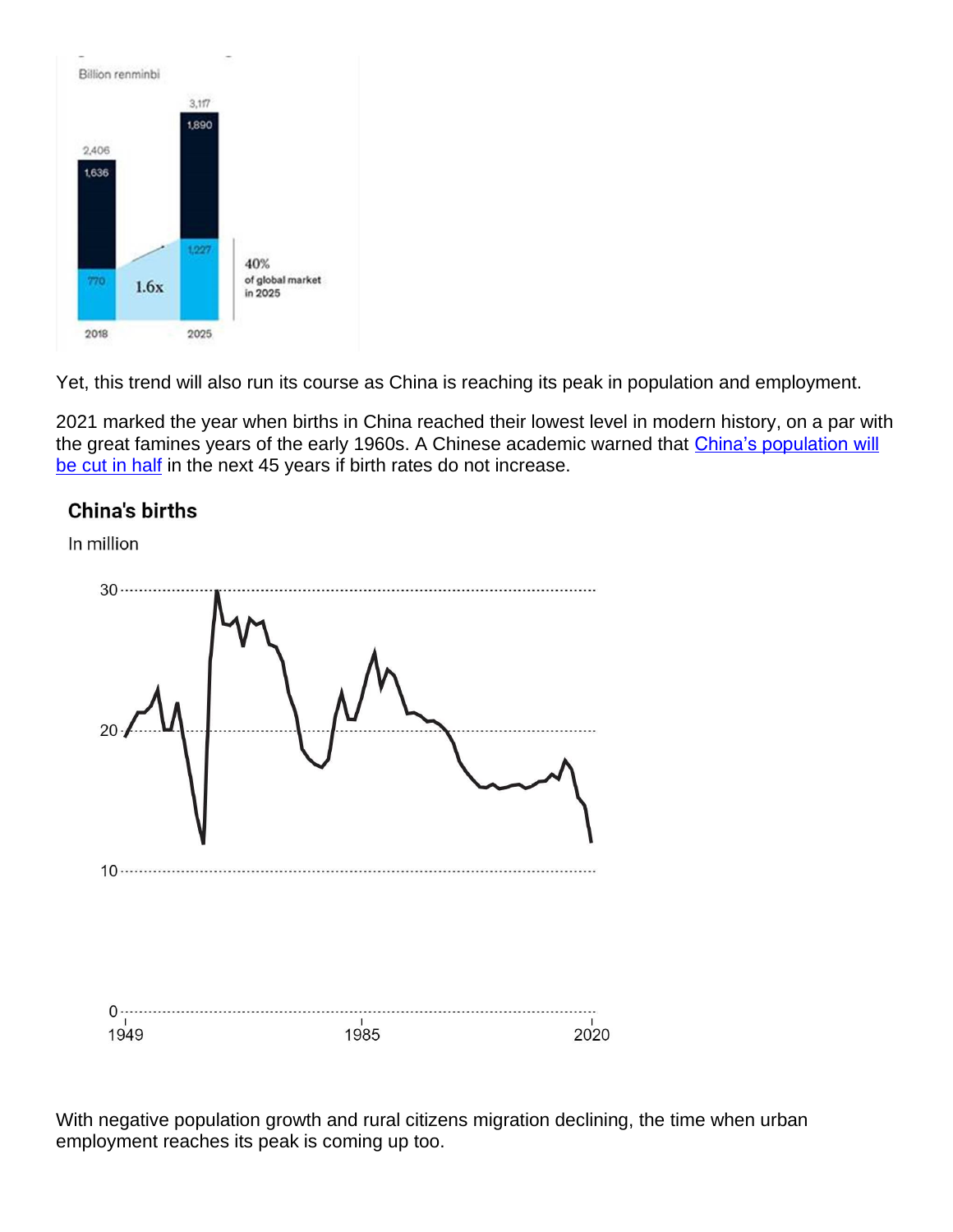

As a result, growth in the future will need to come essentially from improvements in productivity: the same number of employed Chinese need to generate more revenue per person.

### **The real estate boom comes to an end**

Besides, the real estate industry and its related sectors (such as construction, interior decoration, appliances) accounts for 25% of China's GDP. Sales and prices have been going up every year, but the sector was clearly in a bubble: 91% of Chinese own their home (twice as many as the Swiss!) and only 12% of new home buyers are first time buyers.



#### Figure 15. Home Ownership by Country

This figure presents home ownership in China, Singapore, India, Iceland, Mexico, Brazil, Argentina, Australia, Canada, Japan, New Zealand, United States, Korea, South Africa, and Switzerland, respectively.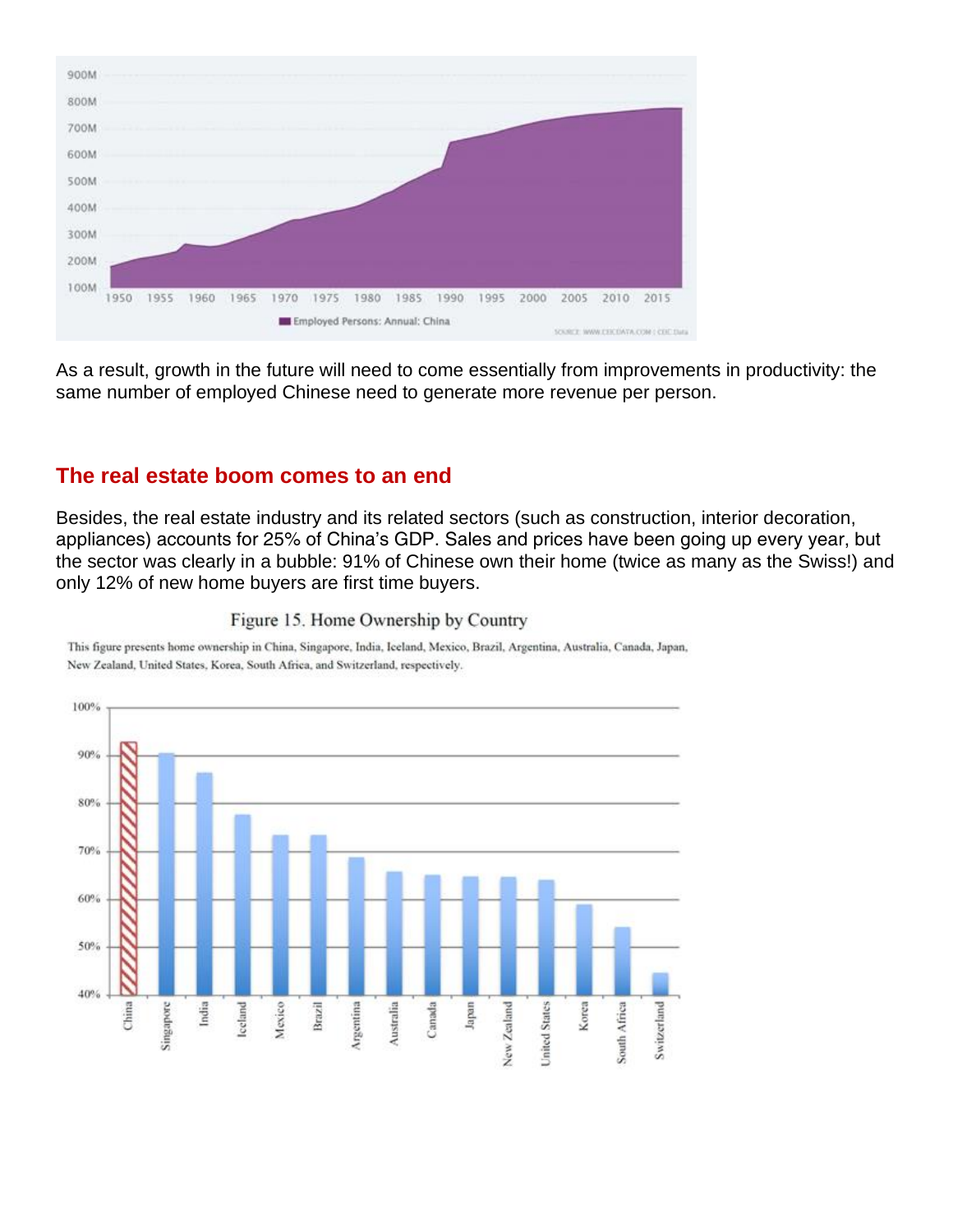#### Figure 16. Number of Dwellings of New Homebuyers

This figure presents the breakdown of new homebuyers based on the number of dwellings that they already own at the time of new home purchase.



Source: Survey and Research Center for China Household Finance

Understandably, the authorities have taken action to deflate the bubble, launching the slogan "homes are for living in, not for speculating". The Evergrande real estate developer "slow motion crisis" is the direct consequence of this situation.

And while it is quite unlikely that the Chinese real estate developers cash difficulties will turn into a financial crisis in China, it is nevertheless clear that the real estate sector cannot be a contributor to growth anymore.

### **The "Double Circulation" strategy to push productivity and reduce dependency**

In May 2020, the Chinese government announced its new "double circulation" strategy. Simply put, in order to reduce its dependency on technology imports and boost local production and consumption, China intends to localize key technologies.

Indeed, when Chinese purchase an iPhone, which is made in China but first exported to Apple and then resold into China, more than 50% of the added value is collected abroad. If Chinese buy a Huawei phone, the additional revenue generated in China will instead add to the local GDP.

Moreover, last year China imported about 400 billion USD worth of semi-conductors, more than oil purchases, highlighting China's dependency on imported technologies.

As a result China has embarked in a huge program to stimulate innovation and the development of local technologies. No specific plan and no figures have been clearly announced, yet the amounts involved are certainly in the trillions of USD.

But industries and technologies to be supported have been specified: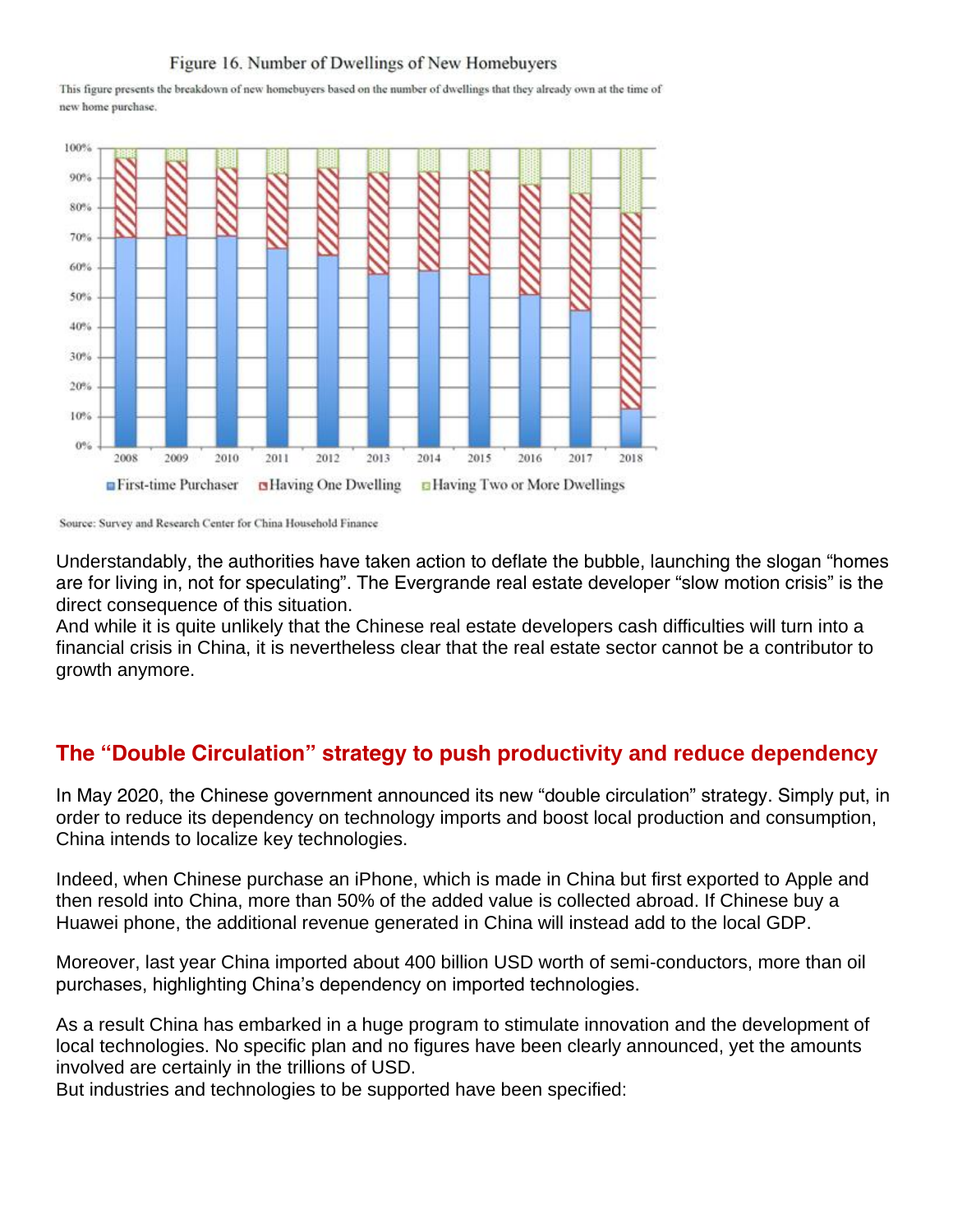- '10 strategic emerging industrial bases with global influence, 100 strategic ٠ emerging industrial clusters with international competitiveness, and 1000 strategic emerging industrial ecosystems with unique advantages'. Areas identified for investment promotion include:
- 5G network applications ٠
- biotech and vaccine development ٠
- high-end manufacturing such as industrial robotics ٠
- new materials for big aeroplanes and chip-making
- new energy technologies
- green technologies and equipment
- smart and new energy vehicles
- creative digital businesses

## **What's in it for our international businesses ?**

Localization of technology does not sound positive for companies exporting technology products. However, to produce high quality, high-tech products, one first needs to upgrade the production equipment and capabilities. Therefore, there will still be very strong demand for the production equipment made in more advanced countries, particularly in Europe.

And for companies producing technical goods, there will be pressure to produce them in China, rather than importing them in China. Still, for international companies producing in China, this will generate strong opportunities for local business development. Indeed, past experience has shown that international companies which localized production in China have kept their market share.

The auto industry, which was forced to localize through sino-foreign joint-ventures since 1985, is a good illustration: despite the localization, foreign know-how, new technologies and management has been necessary for local success: